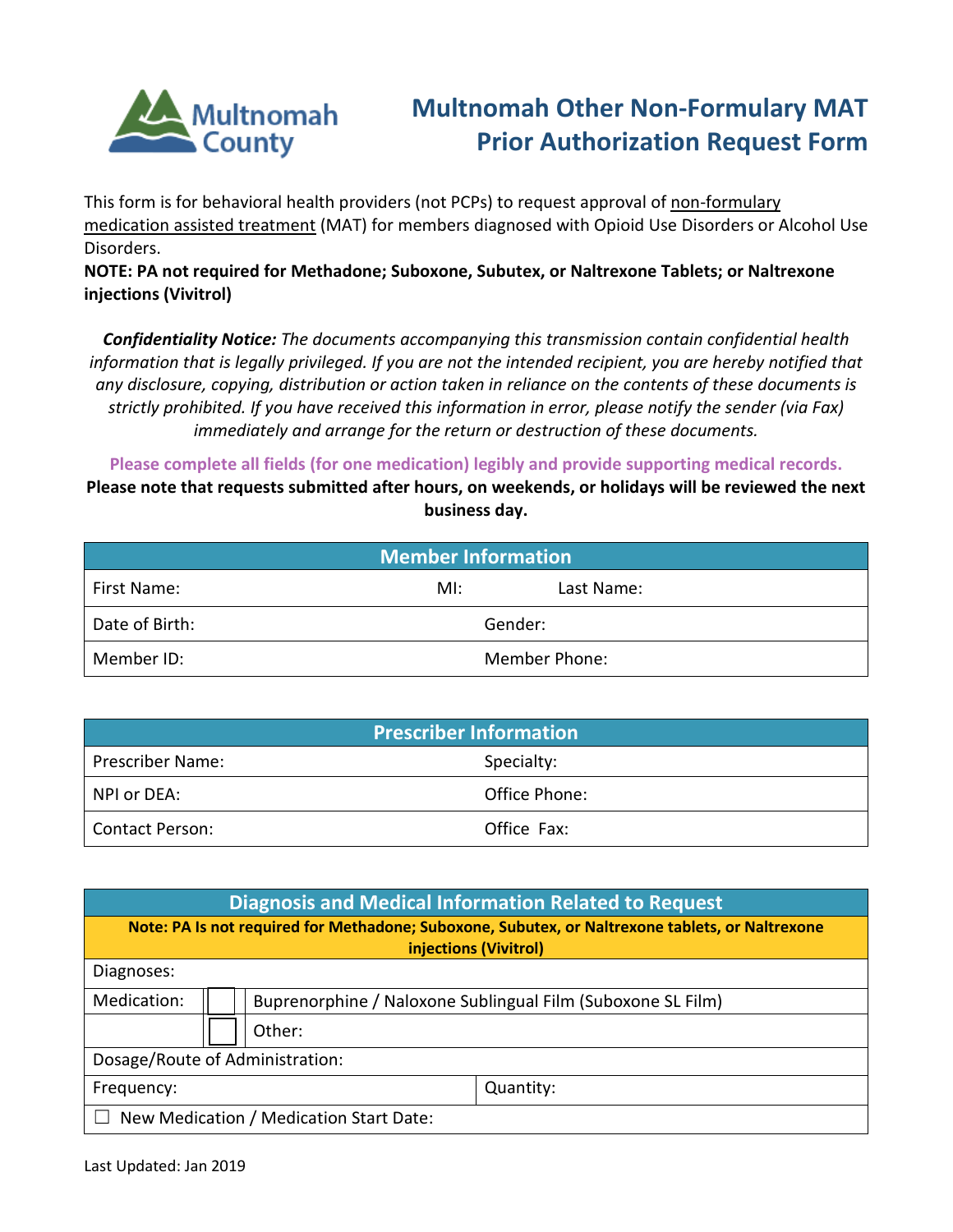Expected Length of Therapy:

Drug Allergies:

Other Health Conditions:

## **Rationale for Request of Prior Authorization**

List all alternate drugs previously tried, but with adverse outcomes (e.g. toxicity, allergy or therapeutic failure) below:

| Drug Tried | <b>Adverse Outcomes</b> | Dose & Duration |
|------------|-------------------------|-----------------|
|            |                         |                 |
|            |                         |                 |
|            |                         | 3               |

Clinical rationale for treatment and statement of medical necessity (attach supporting medical records):

Pertinent laboratory tests and results (attach copies of results):

**Prescriber's Signature: Date:**

Upon completion of this form, please submit, with all appropriate clinical documentation via **SECURE EMAIL** to: **[nimisha.gokaldas@multco.us](mailto:nimisha.gokaldas@multco.us)**

Multnomah Other Non-Formulary MAT Prior Authorization Request Form | Page 2 of 3